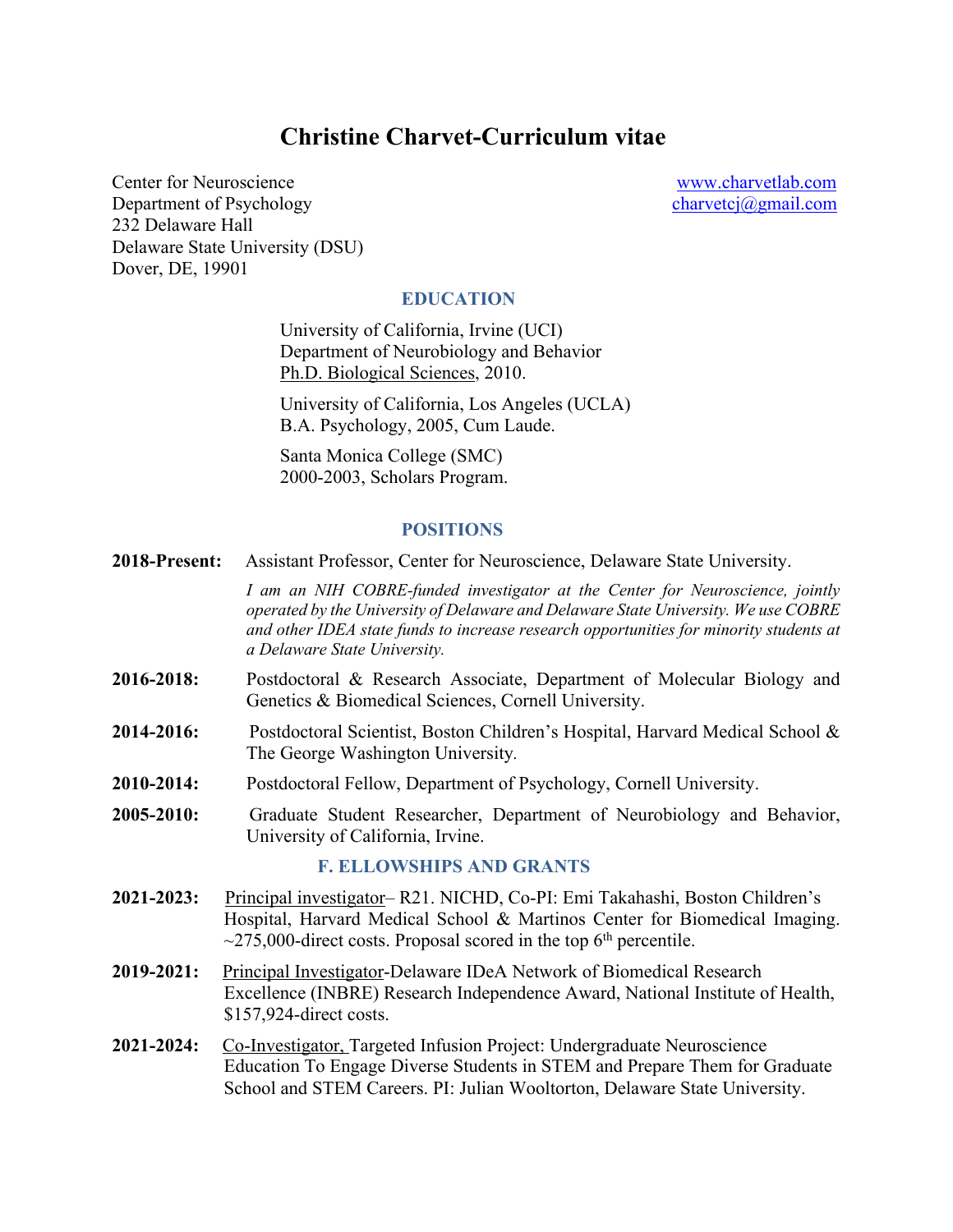| 2018-2022:      | COBRE funds for recruited faculty, COBRE Neuroscience Center, Delaware<br>State University, NIGMS ~\$410,000-direct costs.                                                                                                        |
|-----------------|-----------------------------------------------------------------------------------------------------------------------------------------------------------------------------------------------------------------------------------|
| 2019-2021:      | Delaware IDeA Network of Biomedical Research Excellence (INBRE) Core<br>Access awards, NIGMS, \$26,570-direct costs.                                                                                                              |
| $2020 - 2022$ : | MRI COBRE grant ( $\sim$ to use the 9.4T scanner at the University of Delaware),<br>NIGMS, \$10,800-direct costs.                                                                                                                 |
| 2011-2014:      | <b>Principal Investigator-Postdoctoral Fellowship Ruth L. Kirschstein National</b><br>Research Service Awards, National Institute of Child Health and Human<br>Development, National Institute of Health, \$143,670-direct costs. |
| 2009:           | Principal Investigator- East-Asia and Pacific Summer Institutes (EAPSI) Graduate<br>Fellowship, National Science Foundation, University of Auckland, New Zealand,<br>\$5,678.                                                     |
| 2008:           | Principal Investigator- Graduate Research Grant, Humboldt University, DAAD<br>(German Academic Exchange Services) Berlin, Germany ~\$1,500.                                                                                       |

### **SELECTED LIST OF PUBLICATIONS (h index: 19)**

Preprints & Manuscripts in review for publication:

- **Charvet CJ**. Ofori K, Baucum C, Sun J, Modrell M, Hekmatyar K, Edlow BL, van der Kouwe, A. 2021. Tracing cortical circuits in humans and non-human primates from high resolution connectomic, transcriptomic, and temporal dimensions. Available on bioRxiv. https://doi.org/10.1101/2021.04.30.442016. In review for publication.
- Ding, Q, Edwards, MM, Hulke ML, Bracci AN, Hu Y, Tong Y, Zhu X, Hsiao J, **Charvet CJ**, Ghosh S, Handsaker RE, Eggan K, Merkle FT, Gerhardt J, Egli D, Clarke AG, Koren A. 2020. The Genetic Architecture of DNA Replication Timing in Human Pluripotent Stem Cells. Available on *BioRxiv*. https://doi.org/10.1101/2020.05.08.085324.

Published:

1. **Charvet CJ**. 2021. Cutting across structural and transcriptomic scales translates time across the lifespan in humans and chimpanzees. *Proceedings of the Royal Society Biological Sciences*. 288:20202987.

\*\* News coverage for Academic Times (April, 2021).

- 2. Bonfanti L, **Charvet CJ**. Plasticity in humans and model systems: advances, challenges, and future directions. In review for publication.
- 3. Hendy JP\*\*, Takahashi E, van der Kouwe AJ, **Charvet CJ**. 2020. Brain wiring and supragranular-enriched genes linked to protracted human frontal cortex development. *Cerebral Corte***x**. 30: 5654–5666.
- 4. **Charvet CJ**. 2020. Closing the gap from transcription to the structural connectome enhances the study of connections in the human brain. *Developmental Dynamics.* 249:1047-1061.
- 5. **Charvet CJ**, Das A, Song JW, Tindal-Burgess DJ\*\*, Kabaria P, Dai G, Kane T, Takahashi E.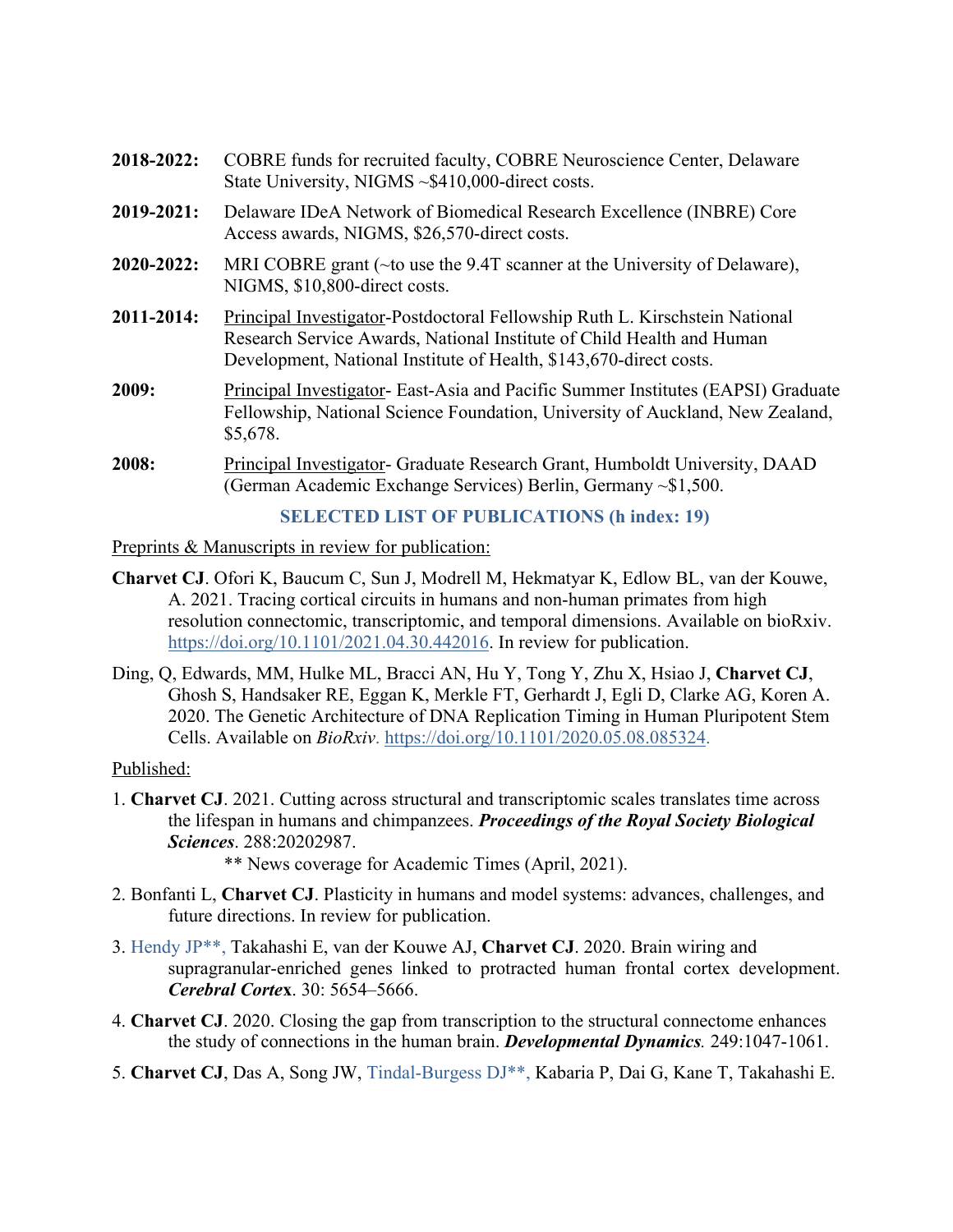2020. High angular resolution diffusion MRI reveals conserved and deviant programs in the paths that guide human cortical circuitry. *Cerebral Corte***x**. 30: 1447-1464.

- 6. **Charvet CJ**, Palani A, Kabaria P, Takahashi E. 2019. Evolution of brain connections: integrating diffusion MR tractography with gene expression highlights increased corticocortical projections in primates. *Cerebral Corte***x**. 17:5150-5165.
- 7. Vasung L\*, **Charvet CJ\***, Shiohama T, Gagoski B, Levman J, Takahashi E. 2019. *Ex vivo* fetal brain MRI: recent advances, challenges, and future directions. *Neuroimage***.** 195:23- 37. \* These authors contributed equally.
- 8. **Charvet CJ**, Finlay BL. 2018. Comparing adult hippocampal neurogenesis across species: Translating Time to Predict the Tempo in Humans. *Frontiers in Neuroscience*. 12:706.
- 9. **Charvet CJ**, Šimić G, Kostović I, Kovačević V, Vukšić M, Babić LB, Takahashi E, Sherwood CC, Wolfe MD, Finlay BL. 2017. Coevolution in the timing of GABAergic and pyramidal neuron maturation in primates. *Proceedings of the Royal Society Biological Sciences*. 284:pii: 20171169.
- 10. **Charvet CJ**, Hof PR, Raghanti MA, Van Der Kouwe AJ, Sherwood CC, Takahashi E. 2017. Combining diffusion magnetic resonance tractography with stereology highlights increased cross-cortical integration in primates. *Journal of Comparative Neurology*. 525:1075-1093.
- 11. **Charvet CJ**, Cahalane DJ, Finlay BL. 2015. Systematic, cross-cortex variation in neuron numbers in rodents and primates. *Cerebral Cortex*. 25:147-60.
- 12. Cahalane DJ, **Charvet CJ**, Finlay BL. 2014. Modeling local and cross-species neuron number variations in the cerebral cortex as arising from a common mechanism. *Proceedings of the National Academy of Sciences USA*. 111:17642-7.
- 13. **Charvet CJ**, Finlay BL. 2014. Evo-devo and the primate isocortex: the central organizing role of intrinsic gradients of neurogenesis. *Brain Behavior and Evolution*. 84:81-92. \*\*\*
- 14. Workman AD, **Charvet CJ**, Clancy B, Darlington RB, Finlay BL. 2013. Modeling transformations of neurodevelopmental sequences across mammalian species. *Journal of Neuroscience*. 33:7368-83.\*
	- \*F1000 Prime Recommended Article.
- 15. **Charvet CJ**, Darlington RB, Finlay BL. 2013. Variation in human brains may facilitate evolutionary change toward a limited range of phenotypes. *Bran Behavior and Evolution*. 81:74-85. \*

\* Commentary in: Vallender EJ. 2013. How brains are built: genetics and evolution. *Brain Behavior and Evolution*. 81:71-3.

- 16. Cahalane DJ, **Charvet CJ**, Finlay BL. 2012. Systematic, balancing gradients in neuron density and number across the primate isocortex. *Frontiers in Neuroanatomy*. 6:28.
- 17. **Charvet CJ**, Finlay BL. 2012. Embracing covariation in brain evolution: large brains, extended development and flexible primate social systems. *Progress in Brain Research.*  195:71-87.
- 18. McGowan LD, Alaama RA, Freise AC, Huang JC, **Charvet CJ**, Striedter GF. 2012.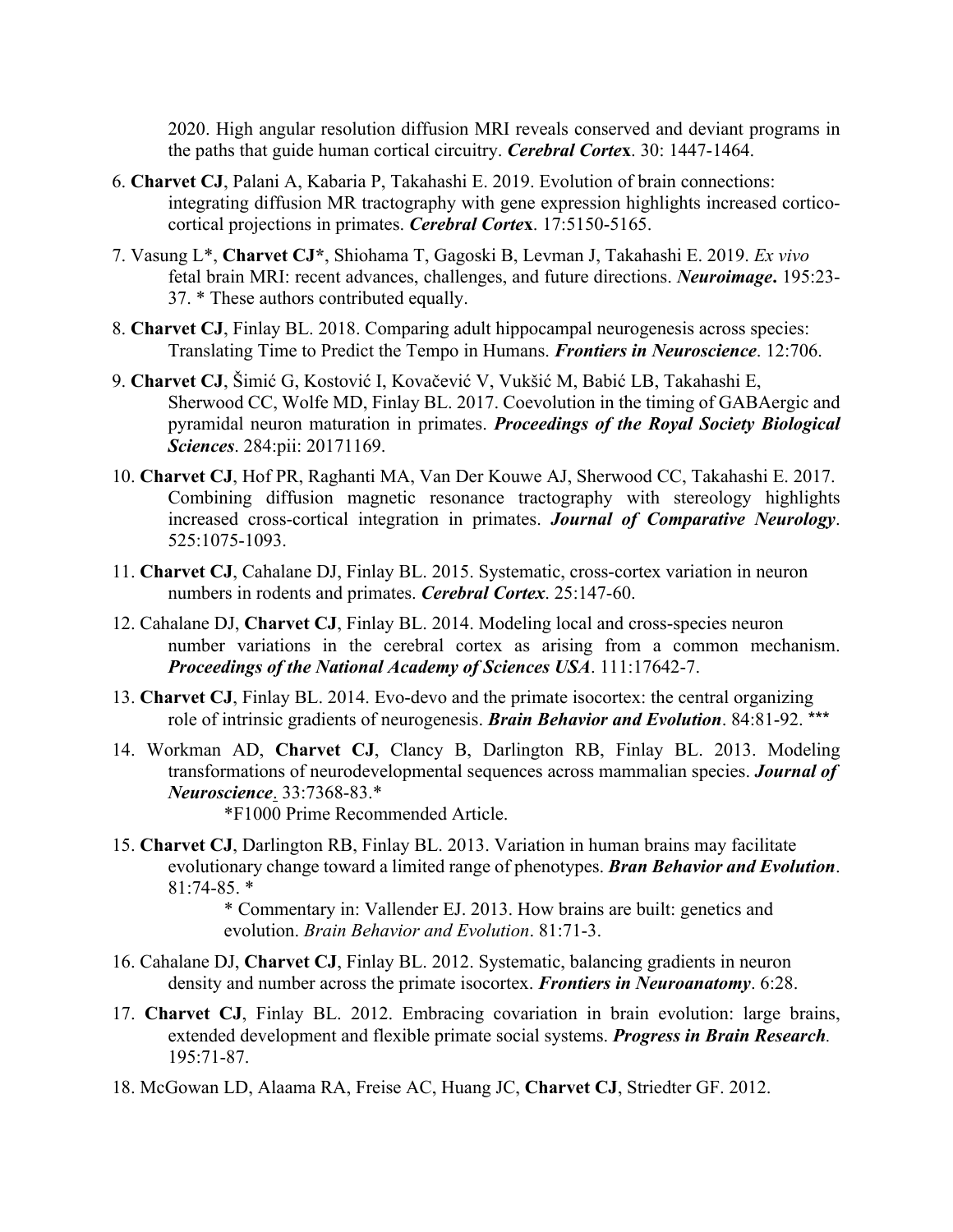Expansion, folding, and abnormal lamination of the chick optic tectum after intraventricular injections of FGF2. *Proceedings of the National Academy of Sciences USA*. 109 Suppl 1:10640-6.

- 19. **Charvet CJ**, Striedter GF, Finlay BL. 2011. Evo-devo and brain scaling: candidate developmental mechanisms for variation and constancy in vertebrate brain evolution. *Brain Behavior and Evolution.* 78:248-57. \*\*\*
- 20. **Charvet CJ**, Striedter GF. 2011. Developmental modes and developmental mechanisms can channel brain evolution*. Frontiers in Neuroanatomy*. 5:4. \*\*\*
- 21. **Charvet CJ**, Striedter GF. 2011. Causes and consequences of expanded subventricular zones. *European Journal of Neuroscience*. 34:988-93. \*\*\*
- 22. **Charvet CJ**, Striedter GF. 2010. Bigger brains cycle faster before neurogenesis begins: a comparison of brain development between chickens and bobwhite quail. *Proceedings of the Royal Society Biological Sciences.* 277:3469-75.
- 23. **Charvet CJ**, Sandoval AL, Striedter GF. 2010. Phylogenetic origins of early alterations in brain region proportions. *Brain, Behavior and Evolution.* 75:104-10.
- 24. **Charvet CJ**, Striedter GF. 2009. Developmental basis for telencephalon expansion in waterfowl: enlargement prior to neurogenesis. *Proceedings of the Royal Society Biological Sciences.* 276:3421-27.
- 25. **Charvet CJ**, Owerkowicz T, Striedter GF. 2009. Phylogeny of the telencephalic subventricular zone in sauropsids: evidence for the sequential evolution of pallial and subpallial subventricular zones. *Brain Behavior and Evolution.* 73:285-294.
- 26. **Charvet CJ**, Striedter GF. 2009. Developmental origins of mosaic brain evolution: morphometric analysis of the developing zebra finch brain. *Journal of Comparative Neurology.* 514:203-213.
- 27. Striedter GF, **Charvet CJ**. 2009. Telencephalon enlargement by the convergent evolution of expanded subventricular zones. *Biology Letters*. 5:134-137. \*\*\*
- 28. **Charvet CJ**, Striedter GF. 2008. Developmental species differences in brain cell cycle rates in the northern bobwhite quail (*Colinus virginianus*) and parakeets (*Melopsittacus undulatus*): implications for mosaic brain evolution. *Brain Behavior and Evolution*. 72:295-306.
- 29. **Charvet CJ**, Striedter GF. 2008. Spatiotemporal clustering of cell death in the avian forebrain proliferative zone. *International Journal of Developmental Biology.* 52:345- 352.
- 30. Striedter GF, **Charvet CJ**. 2008. Developmental origins of species differences in telencephalon and tectum size: Morphometric comparisons between a parakeet (*Melopsittacus undulatus*) and a quail (*Colinus virgianus*). *Journal of Comparative Neurology*. 507:1663-1675.
- \*\*Student trainees from my laboratory
- \*\*\*Invited Contributions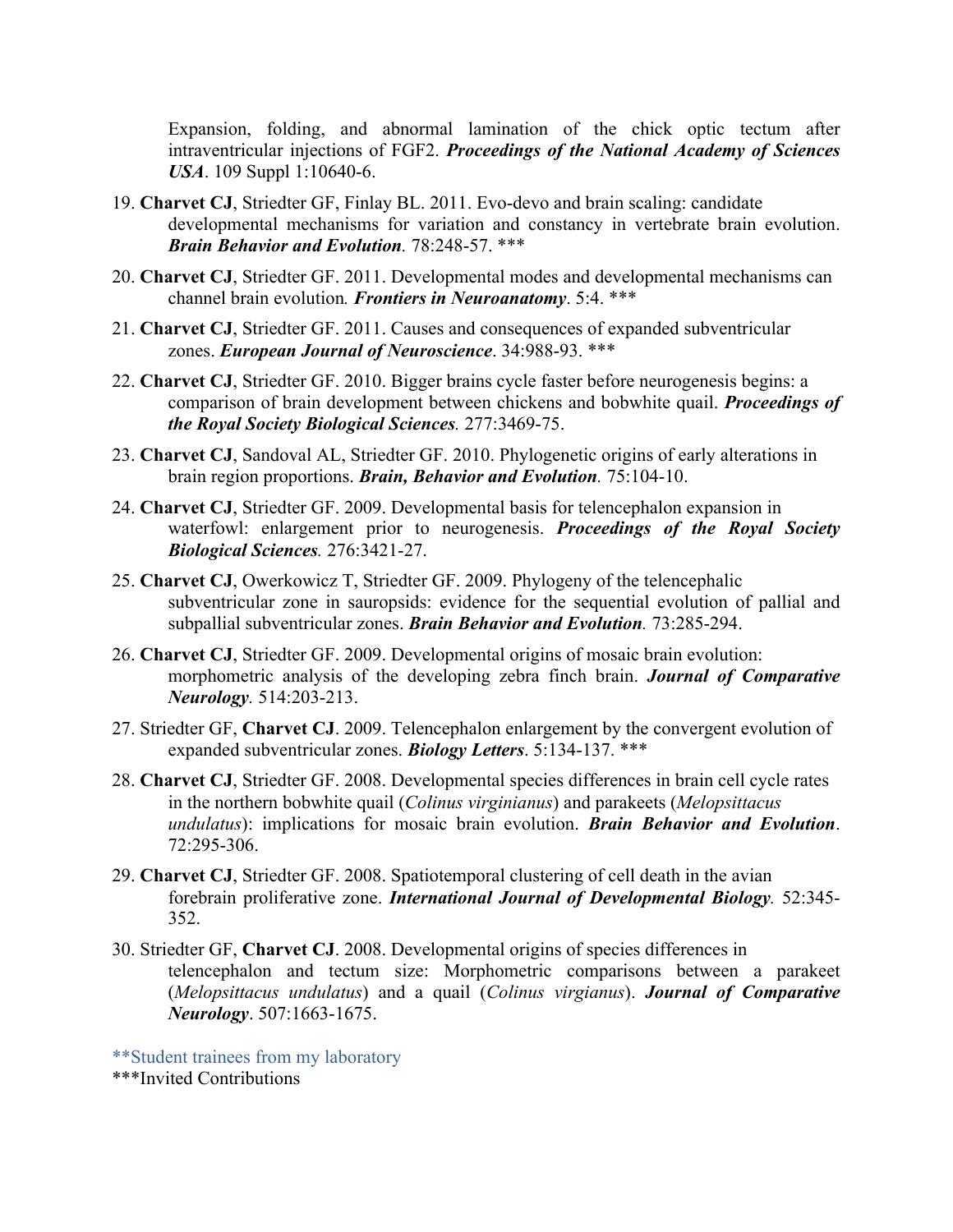#### **INVITED BOOK CHAPTERS AND SYMPOSIUM PROCEEDINGS**

- 1. **Charvet CJ**, Sherwood CC, Takahashi E. 2017. Developmental sequences predict increased connectivity in brain evolution: A comparative analysis of developmental timing, gene expression, neuron numbers, and diffusion MR tractography. In: Evolution of the Brain, Cognition, and Emotion in Vertebrates. (eds S. Watanabe, M. Hofman, T Shimizu). Chapter 4. Brain Science. Springer, Tokyo.
- 2. **Charvet CJ**, Krienen FM. 2016. Developmental programs and gene expression patterns yield insights into the evolution of primate cortical circuitry. In: Evolution of Nervous Systems 2nd edition. (eds L. Krubitzer and J. Kaas). pp.91-97. Elsevier. Academic Press, Oxford.
- 3. **Charvet CJ**, Finlay BL. 2016. Evolving the Developing Cortex. In: Developmental Approaches to Human Evolution (eds J. C. Boughner and C. Rolian), John Wiley & Sons, Inc, Hoboken, NJ.
- 4. **Charvet CJ**, Cahalane DJ, Finlay BL. 2013. Systematic variation in cytoarchitectural landscapes in the isocortex of primates and rodents. AAAI Technical Report FS-13-02

#### **TEACHING EXPERIENCE**

| 2021-2022: | Consultant, NSF EAGER Award for the Creation of an Introduction to Behavioral<br>Neuroscience textbook. Led by Dr. Elizabeth Kirby (Ohio State University). My<br>role is to contribute written material for the textbook. |
|------------|----------------------------------------------------------------------------------------------------------------------------------------------------------------------------------------------------------------------------|
| 2019-2020: | Course Instructor, Behavioral Neuroscience (Neuropsychology), Delaware State<br>University (two semesters).                                                                                                                |
| 2018-2021: | Course Instructor, Introduction to Psychology, Delaware State University (five<br>semesters).                                                                                                                              |
| 2018:      | Course Instructor, Health Psychology, Delaware State University.                                                                                                                                                           |
| 2018:      | Workshop instructor, Workshop on the Embryology and Development of the<br>Central Nervous System. The Teratology Society, Clearwater, FL.                                                                                  |
| 2015:      | Guest lecturer, Evolution of the Human Brain, Center for the Advanced Study of<br>Human Paleobiology, The George Washington University.                                                                                    |
| 2011:      | Course Instructor, Introduction to Biopsychology, Cornell University.                                                                                                                                                      |
| 2010-2013: | Teaching Aid, Cognitive Neuroscience, Cornell University (My role was to lead<br>review sessions. I guest lectured to graduate and undergraduate students).                                                                |
| 2008:      | Teaching Assistant, Animal Behavior, School of Biological Sciences, UCI.                                                                                                                                                   |
| 2008:      | Teaching Assistant, Auditory Neuroscience, School of Biological Sciences, UCI.                                                                                                                                             |
| 2008:      | Teaching Assistant, Organisms to Ecosystems, School of Biological Sciences,<br>UCI.                                                                                                                                        |
| 2006-2007: | Lab instructor, Neurobiology Laboratory course, School of Biological Sciences,<br>UCI (two semesters).                                                                                                                     |
|            |                                                                                                                                                                                                                            |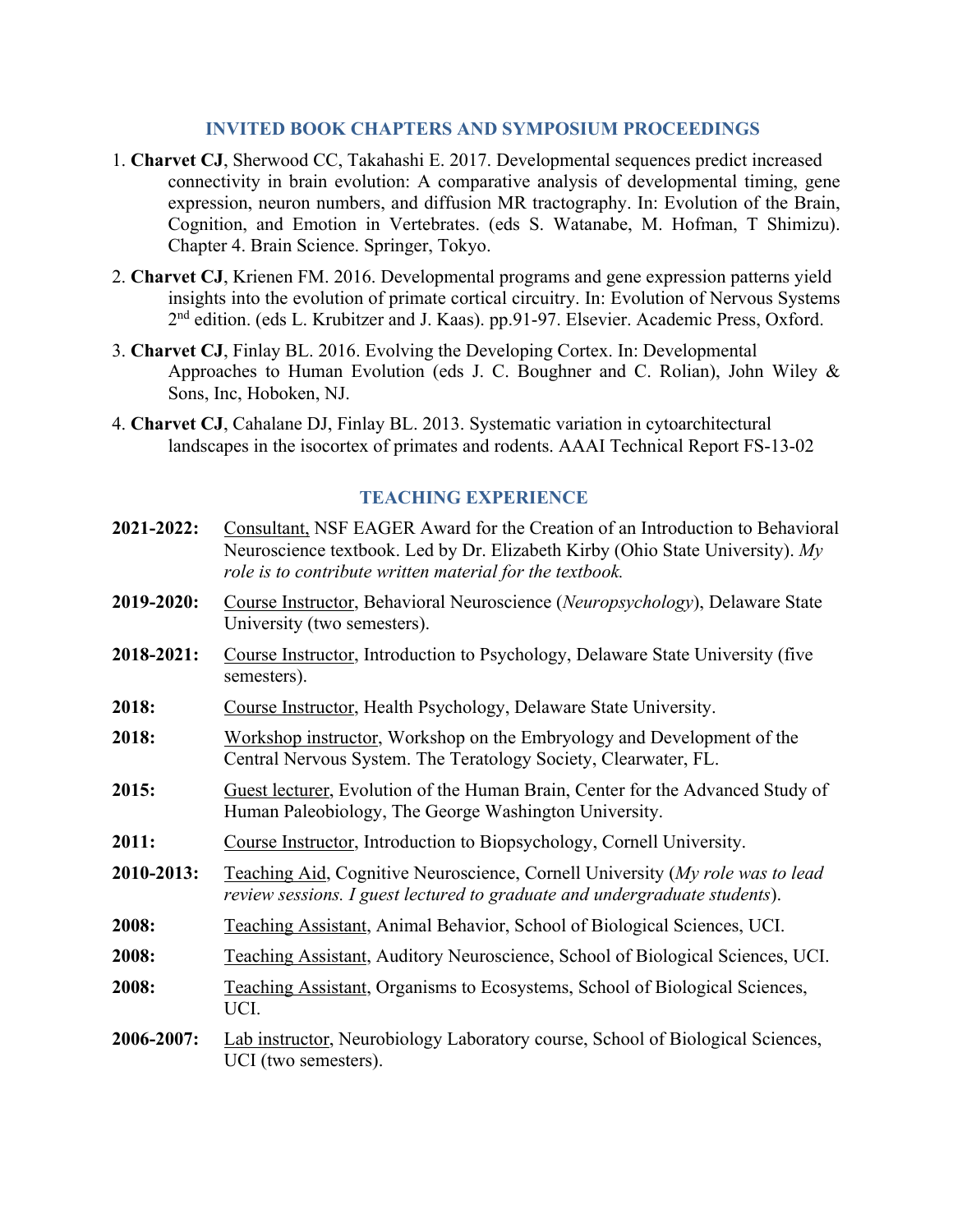| 2005-2009: | Teaching Committee, Neurobiology Laboratory Course, School of Biological<br>Sciences, UCI.                                          |
|------------|-------------------------------------------------------------------------------------------------------------------------------------|
|            | <b>MENTORING EXPERIENCE IN BIOLOGY</b>                                                                                              |
| 2019:      | Mentor for the PhD in Neuroscience, Department of Biology, Delaware State<br>University.                                            |
| 2019:      | Co-mentor for the PhD in Neuroscience with concentration in molecular biology,<br>Department of Biology, Delaware State University. |
| 2019-2020: | Mentor, Bridges to Doctorate graduate program, Delaware State University.*                                                          |
| 2020:      | Mentor, IDeA Network of Biomedical Research Excellence program for<br>Undergraduate students, Delaware State University.*           |
| 2020:      | Mentor, Interdisciplinary studies, Undergraduate Practicum, Delaware State<br>University.                                           |
| 2019:      | Mentor, Summer Undergraduate Neuroscience Research Program, Department<br>of Biology, Delaware State University.*                   |
| 2019:      | Mentor, Psychology Undergraduate Practicum, Department of Psychology,<br>Delaware State University.                                 |
| 2006:      | Mentor, Bridges to Baccalaureate undergraduate program, University of<br>California, Irvine.*                                       |

\*These are initiatives to enhance diversity in biomedical fields.

#### **INVITED TALKS**

- **2021:** Department of Anatomy and Neurobiology, Boston University.
- **2021:** Gradients of Brain Organization Workshop (Organization for Human Brain Mapping), Organized by the Montreal Neurological Institute, Montreal, Canada.
- **2020:** Montreal Neurological Institute, McGill University, Montreal, Canada.
- **2019:** Department of Psychological and Brain Sciences, University of Delaware, Newark, DE.
- **2019:** Nemours/Alfred I. duPont Hospital for Children, Newark, DE.
- **2018:** The Teratology Society. Embryology and Development of the Central Nervous System Workshop. Clearwater, FL.
- **2016**: Department of Human Genetics, Chicago University, Chicago, IL.
- **2015:** Department of Psychology, Vanderbilt University, Nashville, TE.
- **2014:** 83rd American Association of Physical Anthropologists. Alberta, Canada.
- **2013:** Karger Workshop in Evolutionary Neuroscience. San Diego, CA.

## **SYMPOSIUMS AND SEMINARS**

- **2021:** Cells Webinar | Nervous System Development and Plasticity in Model Organisms III, Karlsruhe Institute of Technology, Germany.
- **2020:** Department of Ecology and Evolution, Cornell University, NY.
- **2020:** Department of Psychological and Brain Sciences, University of Delaware, Newark, DE.
- **2019:** Department of Psychological and Brain Sciences. University of Delaware, Newark, DE.
- **2017:** Department of Molecular Biology Genetics, Cornell University, Ithaca, NY.
- **2016**: Department of Biomedical Sciences. Cornell University, Ithaca NY.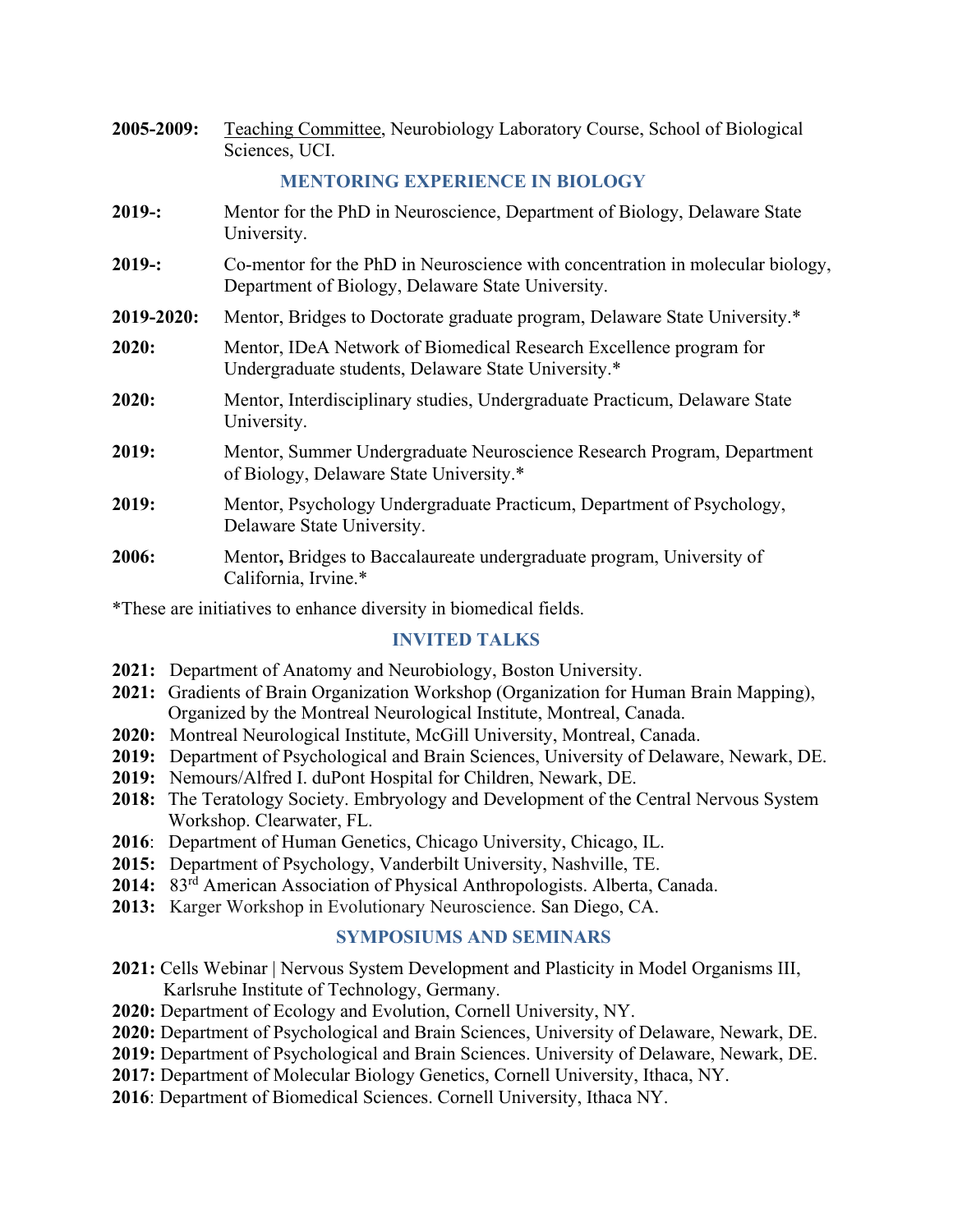#### **CONFERENCE ABSTRACTS**

**2021:** The Society for Neuroscience Conference-Virtual. \* **2021:** The JB Johnston Club for Evolutionary Neuroscience -Virtual.\* **2021:** International Society for Developmental Neuroscience -Virtual. **2021:** Experimental Biology -Virtual. *Abstract selected for media coverage* **2021:** Comparative Cognition Society, Virtual. **2021:** Annual Delaware Neuroscience Symposium, Virtual.\* **2020:** Neuromatch 3.0 conference -Virtual. **2020:** "Black in Neuro" Mini-conference -Virtual.\* **2020:** J.B. Johnston Club for Evolutionary Neuroscience -Virtual. **2020:** Neurogenetics virtual conference, Nature Conferences -Virtual. **2020:** American Society for Human Genetics -Virtual.\* **2020:** European Society for Study of Human Evolution -Podium talk -Virtual. **2020:** The Allied Genetics Conference -Virtual. **2020:** International Society for Computational Biology -Virtual.\* **2020:** Annual International Spinal Muscular Atrophy Research and Clinical Care -Virtual. **2020:** Emerging Researchers National Conference in STEM. Washington, DC.\* **2019:** Annual Delaware Neuroscience Symposium. Newark, DE. \* **2019:** American Society for Human Genetics Conference. Houston, TX. **2019:** J.B. Johnston Club for Evolutionary Neuroscience. Chicago, IL. **2019:** Evolution in Philadelphia Conference. Philadelphia, PA. \* **2019:** Anatomische Gesellschaft, Würzburg, Germany. **2019:** American Association of Physical Anthropologists. Cleveland, OH. **2018:** Annual Delaware Neuroscience Symposium. Newark, DE.\* **2018:** Mid-Atlantic Society for Developmental Biology Regional Meeting. Charlottesville, VA **2018:** American Society for Human Genetics Conference. San Diego, CA. **2017:** Three Rivers Evolution. Pittsburgh, PA. **2017:** Eukaryotic DNA replication & Genome Maintenance. Cold Springs Harbor, NY. **2016:** American Society of Primatologists. Chicago, Il. **2016:** American Association of Physical Anthropologists. Atlanta, GA. **2015:** Society for Neuroscience Conference. Chicago, IL. **2014:** J.B. Johnston Club for Evolutionary Neuroscience. Washington, DC. **2014:** Society for Neuroscience Conference. Washington, DC. **2013:** American Association of Artificial Intelligence Fall Symposium. Washington, DC. **2013:** Canada-Israel Symposium on Brain Plasticity. London, Canada. **2013:** Society for Neuroscience Conference. San Diego, CA. **2013:** American Association of Anatomists Conference. Boston, MA. **2012:** Society for Neuroscience Conference. New Orleans, LA. **2011:** Society for Neuroscience Conference. Washington, DC. **2011:** J.B. Johnston Club for Evolutionary Neuroscience. Washington, DC. **2010:** European Conference on Comparative Neurobiology. Valencia, Spain. **2009:** J.B. Johnston Club for Evolutionary Neuroscience. Chicago, IL. **2009:** Society for Neuroscience Conference. Chicago, IL. **2009:** International Australasian Winter Conference. Queenstown, New Zealand. **2009:** Society for Integrative and Comparative Biology Conference. Boston, MA. **2008:** Society for Neuroscience Conference. Washington, DC.